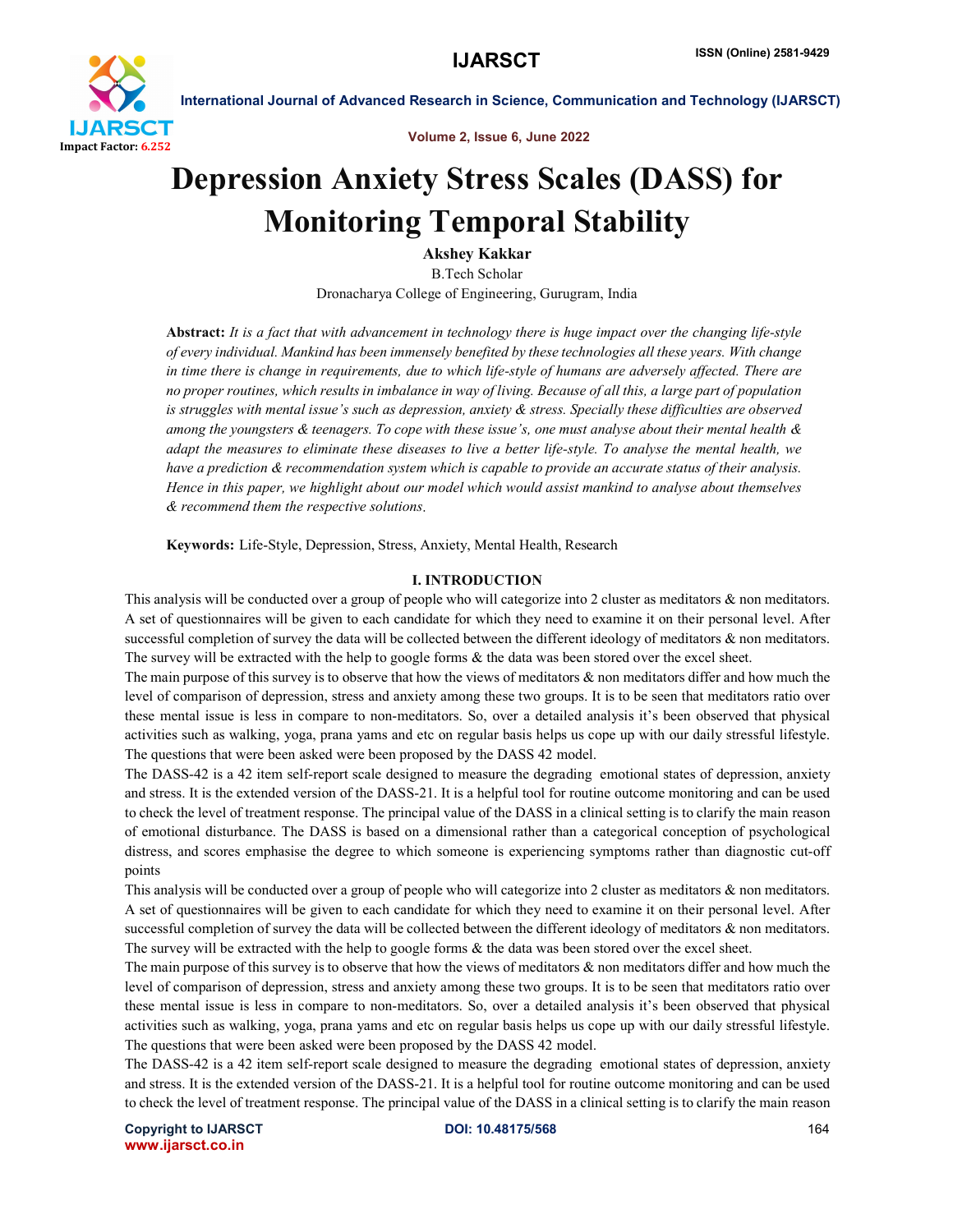

# Volume 2, Issue 6, June 2022

of emotional disturbance. The DASS is based on a dimensional rather than a categorical conception of psychological distress, and scores emphasise the degree to which someone is experiencing symptoms rather than diagnostic cut-off points. The short version of Depression Anxiety Stress Scale-21 showed excellent values of reliability, as well as strong internal stability. A two-dimensional model with a reduction in anxiety and the formation of stress on one object was the most acceptable for young people.

The DASS-21 has an obvious advantage over the DASS – as it consists of half the questions, it takes half the time to finish The checking elements of the DASS-21 have been selected from those within the DASS, and have been selected depending on the following criteria:

- Good factor loadings those details found( through statistical breakdown) to be most fruitful in scaling each factor have been elected.
- Indeed coverage of all scales across each scale
- Assuring item means of the DASS- 21 is truly alike to that of the DASS

# II. PROBLEM STATEMENT

To interrogate the construct validity of the Depression, Anxiety and Stress Scales ( DASS- 21) in order to decide or watch temporal stability.

DASS can be managed either in groups or individually for research purposes. The power of discriminating between the three related conditions of depression, anxiety and depression should be of assistance to researchers in the field of nature, ethology and methods of emotional disturbance. Since significant improvements to DASS are made by non-clinical samples, it is appropriate to test general youth and adults. Given the required knowledge of the language, there seems to be no compelling case against the use of scales for the purposes of comparison with 12-year-olds. It should be borne in mind, however, that the minimum age limit for development samples was 17 years.

# 2.1 Hypothesis

The DASS-21 is a clinical assessment that measures the three related states of depression, anxiety and stress. It has 21 questions and takes about 3 minutes to complete.

| 1 | I found it hard to wind down                                                                                                         | o        | $\mathbf{1}$ | $\overline{2}$           | 3                       |
|---|--------------------------------------------------------------------------------------------------------------------------------------|----------|--------------|--------------------------|-------------------------|
| 2 | I was aware of dryness of my mouth.                                                                                                  | n        | 1            | $\overline{\phantom{a}}$ | з                       |
|   | I couldn't seem to experience any positive feeling at all                                                                            | o        | $\mathbf{1}$ | $\overline{\mathbf{z}}$  | 3                       |
|   | I experienced breathing difficulty (eg, excessively rapid breathing,<br>breathlessness in the absence of physical exertion)          | 0        | 1            | $\overline{\phantom{a}}$ | з                       |
|   | I found it difficult to work up the initiative to do things                                                                          | ö.       | 1.           | 2                        | 湿                       |
|   | I tended to over-react to situations                                                                                                 | o        | 1            | $\overline{\mathbf{z}}$  | $\overline{\mathbf{a}}$ |
|   | I experienced trembling (eg, in the hands)                                                                                           | O.       | $\mathbb{I}$ | $\mathbf{2}$             | з                       |
|   | I felt that I was using a lot of nervous energy                                                                                      | n        | 1            | $\overline{\phantom{a}}$ | $\rightarrow$           |
|   | I was worried about situations in which I might panic and make a fool of<br>myself                                                   | 0        | I.           | $\mathfrak{D}$           | з                       |
|   | I felt that I had nothing to look forward to                                                                                         | o        | Ť.           | $\overline{\mathbf{z}}$  | $\overline{\mathbf{3}}$ |
|   | I found myself getting agitated                                                                                                      | n.       | ×.           | $\overline{2}$           | 3                       |
|   | I found it difficult to relax                                                                                                        | o        | Ť.           | 2                        | $\mathbf{a}$            |
|   | I felt down-hearted and blue                                                                                                         | n        | $\mathbf{1}$ | $\overline{2}$           | з                       |
|   | I was intolerant of anything that kept me from getting on with what I was<br>doing:                                                  | n        | $\mathbf{I}$ | $\overline{ }$           | 3                       |
|   | I felt I was close to panic                                                                                                          | o        | 1            | $\overline{z}$           | 淺                       |
|   | I was unable to become enthusiastic about anything                                                                                   | $\alpha$ | 11           | $\overline{a}$           | з                       |
|   | I felt I wasn't worth much as a person                                                                                               | o        | 1            | 2                        | 3                       |
|   | I felt that I was rather touchy                                                                                                      | $\alpha$ | 11           | $\overline{ }$           | з                       |
|   | I was aware of the action of my heart in the absence of physicalexertion (eg.<br>sense of heart rate increase, heart missing a beat) | o        | 1            | $\overline{z}$           | $\overline{\mathbf{3}}$ |
|   | I felt scared without any good reason                                                                                                | Ũ.       | Ŧ.           | $\overline{z}$           | a                       |
|   | I felt that life was meaningless                                                                                                     | o        | 1.           | $\overline{2}$           | 3                       |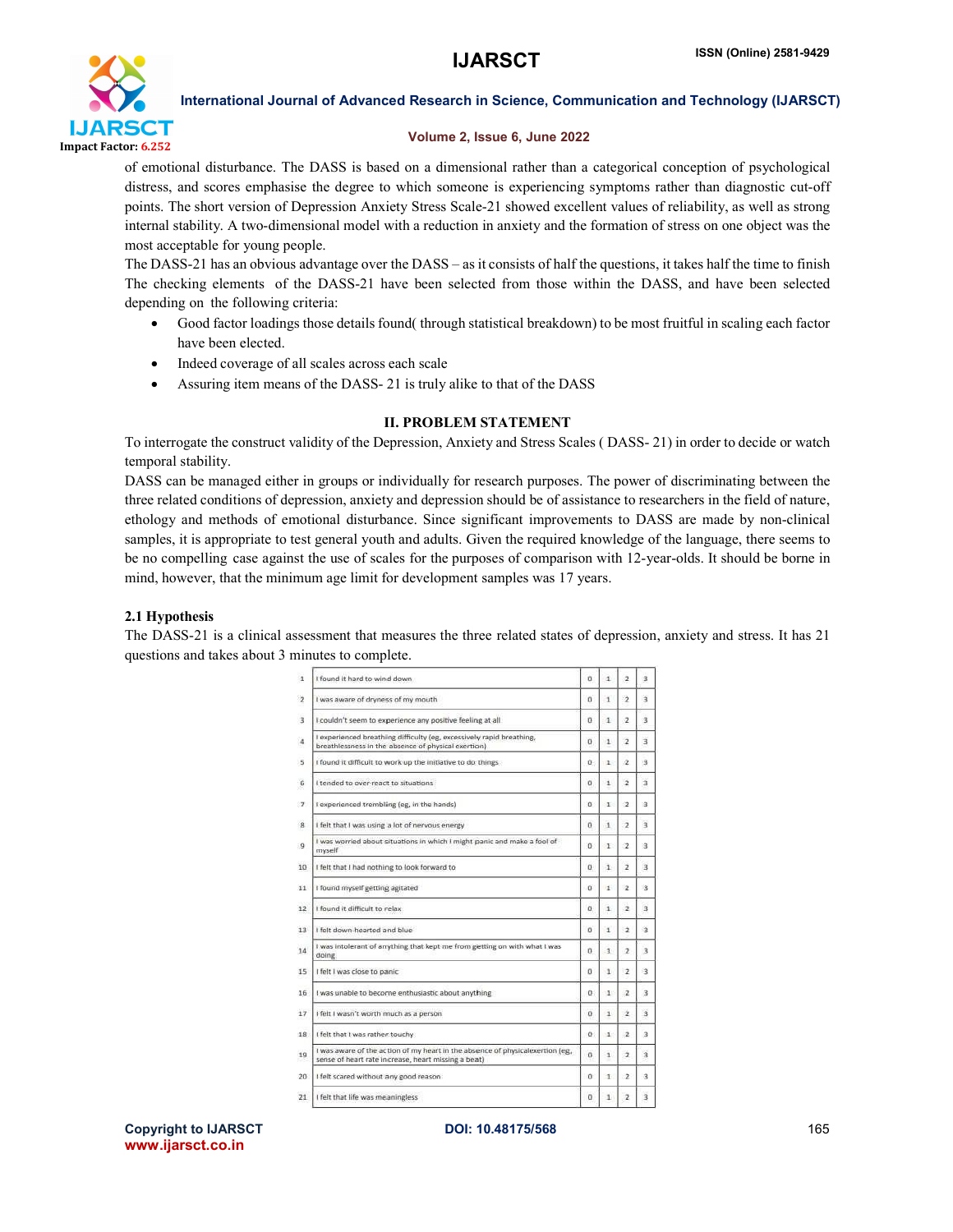

# Volume 2, Issue 6, June 2022

Please read each statement and choose a number 0, 1, 2 or 3 that indicates how consequential the statement applied to you over the former week. There are no correct or incorrect answers. Don't spend excessive consequential time on any account, but please reply each problem.

# 2.2 Disclaimer

This assessment doesn't itself indicate a determination. To determine any potential decision, talk over your results with your doctor or a qualified psychological health provider. Your results will be anonymous.

The standing scale is as follows:-

- 0 It didn't relate to me at all
- 1 It relate to some degree, or some of the time
- 2 It relate to a considerable degree, or a good part of time
- 3 It relate to genuinely much, or utmost of the time

The following represents the number of questions that corresponds to Depression, Stress & Anxiety

| Depression | Q3, 5, 10, 13, 16, 17, 21       |
|------------|---------------------------------|
| Anxiety    | $\vert$ Q2, 4, 7, 9, 15, 19, 20 |
| Stress     | $ $ Q1, 6, 8, 11, 12, 14, 18    |

|                         | Depression | Anxiety | <b>Stress</b> |
|-------------------------|------------|---------|---------------|
| Normal                  | $0 - 4$    | $0 - 3$ | $0 - 7$       |
| Mild                    | $5 - 6$    | 4 - 5   | $8 - 9$       |
| Moderate                | $7 - 10$   | $6 - 7$ | $10 - 12$     |
| Severe                  | $11 - 13$  | $8 - 9$ | $13 - 16$     |
| <b>Extremely Severe</b> | $14 +$     | $10+$   |               |

# III. PROPOSED METHODOLOGY

### 3.1 DASS 21 Computation

High anxiety and low levels of depression, high stress and low levels of anxiety, high anxiety and depression levels, low levels of anxiety and depression. The symptom profile is designed for each participant by labelling his or her anxiety and frustration with using responses to self-report questionnaires. The machine learning method will be trained to determine the character profile of each participant based on behavioural tasks.

We expect that information based on this systematic investigation would enable us to map and identify a unique pattern of bias that reflects each inconsistency, and to provide information on the aspects of the corresponding analysis.

This exploration concentrated on detecting anxiety, depression and stress applying the Depression, Anxiety and Stress Scale questionnaire( DASS 21). The collected data will be subsequently classified using five machine learning algorithms – to wit Decision Tree, Random Forest Tree, Naïve Bayes, Support Vector Machine and KNN. Out of it best productiveness model will be handpicked for our prediction.

# 3.2 Decision Tree



www.ijarsct.co.in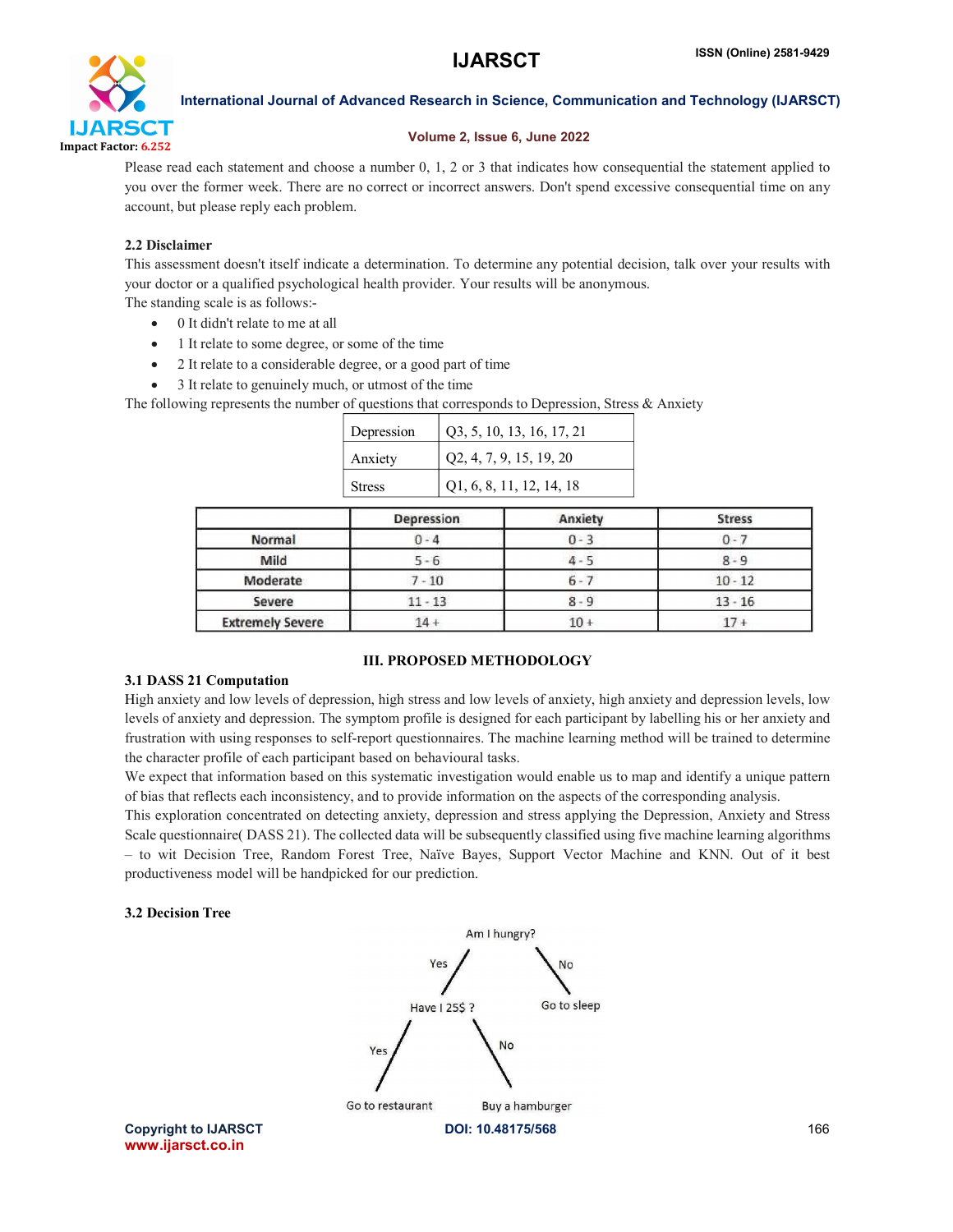

#### Volume 2, Issue 6, June 2022

Decision Trees( DTs) are anon-parametric supervised literacy approach used for classification and reversion. The aim is to produce a model that predicts the value of a target variable by picking up simple conclusion rules made out from the data features. A tree can be beheld as a piecewise stable approximation. For example, in the prototype below, decision trees pick up from data to compare a sine angle with a set of if- then-else decision regulations. The deeper the tree, the more complicated the decision rules and the fitter the model.

# 3.3 K Nearest Neighbour



K- nearest neighbour's( KNN) algorithm is a type of supervised ML algorithm which can be used for both classification as well as reversion prophetic problems. still, it's altogether used for classification prophetic cases in assiduity. K- nearest neighbour's( KNN) algorithm uses ' characteristic similarity ' to prophesy the values of new datapoints which further means that the new data point will be commissioned a value grounded on how nearly it matches the points in the routine set.

### 3.4 Naïve Bayes



 $P(c | X) = P(x_1 | c) \times P(x_2 | c) \times \cdots \times P(x_n | c) \times P(c)$ 

It's a classification technique predicated on Bayes ' Theorem with an hypothetical of self-dependence among predictors. We can say that, a Naive Bayes classifier assumes that the presence of a particular point in a class is coincident to the presence of any other features. For exemplar, a fruit may be accounted to be an apple if it'sred, round, and around 3 inches in diameter. Indeed if these features depend on each other or upon the corporality of the different features, all of these features single-handedly kick in to the probability that this fruit is an apple and that's why it's comprehended as ' Naive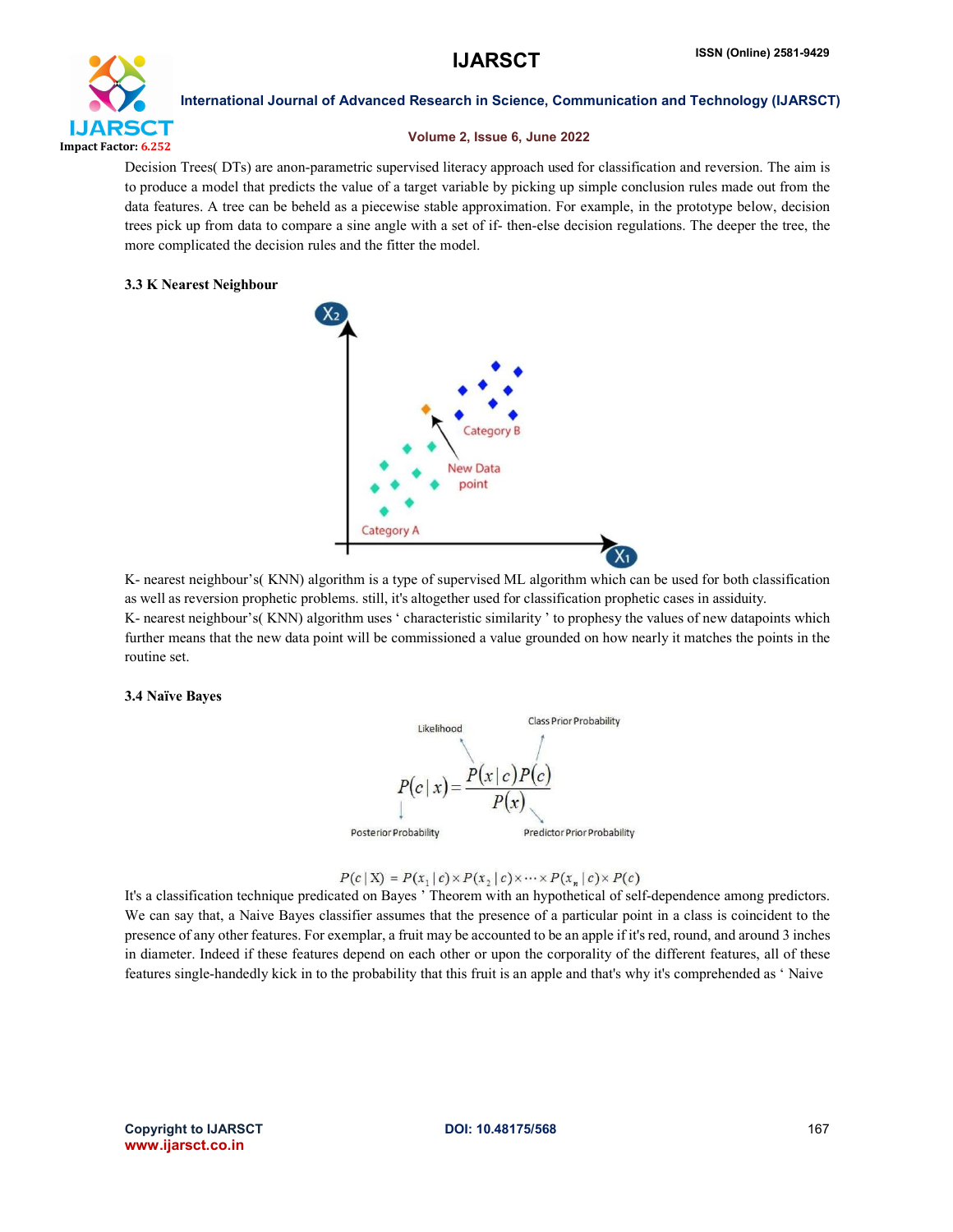



Support vector machines (SVMs) are particular direct classifiers which are hung on the confines maximization principle. They perform structural threat minimization, which improves the complexity of the classifier with the end of achieving excellent generalize interpretation. The SVM accomplishes the classification task by constructing, in a evolved dimensional space, the hyperplane that optimally separates the data into two divisions.

#### 3.6 Random Forestland

.



Random forestland is a supervised knowledge algorithm which is used for both classification as well as reversion. But still, it's primarily used for classification problems. As we know that a forestland is made up of trees and more trees means further robust forestland. Similarly, random forestland algorithm creates determination trees on data samplings and again gets the auguring from each of them and someday selects the best outcome by means of voting. It's an ensemble system which is better than a single decision tree because it reduces theover-fitting by comprising the result.

### IV. RESULT AND ANALYSIS

In this section, we have analysed each individual in detail, discussing various strategies, ways and means. This document aims to examine texts with machine learning algorithm for personality disorder, emphasizing current research and use in practice based on the review of research articles using machine learning, results found personality disorders identified in a variety of key domain.

The use of machine learning applications to identify personality disorders can improve diagnostic results. Besides, the use of enhanced intelligence helps in effectiveness of clinical and research processes and the creation of new data on human trauma and welfare. Test results of research articles about practical wisdom.